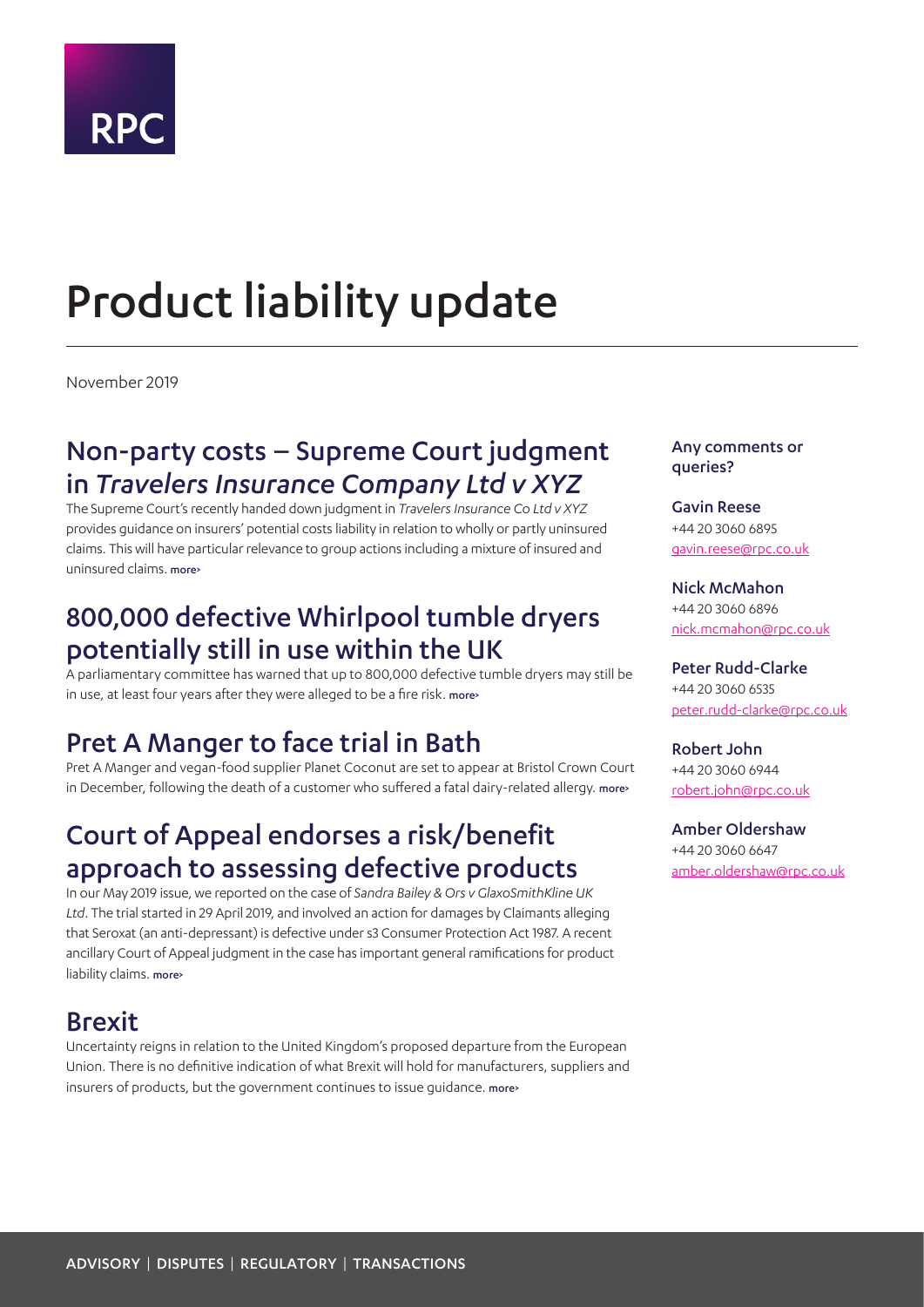### <span id="page-1-0"></span>Non-party costs – Supreme Court judgment in *Travelers Insurance Company Ltd v XYZ[1](#page-1-1)*

The Supreme Court's recently handed down judgment in *Travelers Insurance Co Ltd v XYZ* provides guidance on insurers' potential costs liability in relation to wholly or partly uninsured claims. This will have particular relevance to group actions including a mixture of insured and uninsured claims.

The Claimants in this group litigation action alleged that they had been supplied with defective breast implants. They brought claims against several defendants, including Transform Medical Group (CS) Limited ("Transform") in relation to implants which had ruptured and those at risk of rupturing. Of the 623 claims brought against Transform, 426 were uninsured claims as either no bodily injury had occurred or it occurred outside the policy period.

Transform's liability insurers ("Travelers") declined cover for those claims concerning un-ruptured implants, as the policy did not extend to claims presented by claimants who had not sustained bodily injury, the so-called "worried well". Travelers agreed nevertheless to fund Transform's defence in relation to both uninsured and insured claims.

The uninsured Claimants obtained a default judgment against Transform, the company having entered insolvent administration. As Transform's insurance did not cover the claims, those Claimants recovered no costs or damages. Their lawyers applied for a non-party costs order against Travelers under section 51 Senior Courts Act 1981. That section provides the Court with full power to determine by whom and to what extent the costs of proceedings are to be paid. This can include ordering a non-party to pay costs in certain circumstances.

At first instance, the judge focussed on whether the case was "exceptional" and whether the making of an order accorded with the principles of fairness and justice. She concluded that Travelers had not had a legitimate interest in the uninsured claims, and accordingly granted the application. Travelers appealed to the Court of Appeal, arguing that a non-party costs order could not be made unless the insurer had controlled litigation in its own interest. The Court of Appeal upheld the first instance High Court decision, making reference to the Court's broad discretion under section 51 Senior Courts Act 1981. It held that section 51 would be applied in "exceptional circumstances" and a "lack of reciprocity" on costs risks was a key factor in this case.

On appeal to the Supreme Court, Travelers argued that it had been exposed to "unexpected and unforeseeable liability" by the Court of Appeal, as its conduct could not be deemed "exceptional".

The Supreme Court identified two bases on which a non-party costs order against liability insurers may be made: intermeddling, and becoming the "real defendant" to proceedings.

After careful consideration, the Supreme Court held that the High Court had been wrong to impose a non-party costs order on Travelers. Liability insurers face a difficult decision in determining whether to fund all or part of an insured's defence in situations where cases are only partly insured. In addition, there is no obligation on insurers to disclose policy information including limits of cover, so failing to do so will be insufficient in itself to justify a non-party costs order. The Supreme Court's decision demonstrated the court's flexibility in exercising discretion under section 51. A section 51 order is not an automatic consequence and the court must consider whether an insurer has engaged in "unjustified meddling". Intermeddling is likely to be rare where an insurer has acted in good faith, as it had in this case.

#### [Back to contents>](#page-0-0)

<span id="page-1-1"></span>1. [2019] UKSC 48.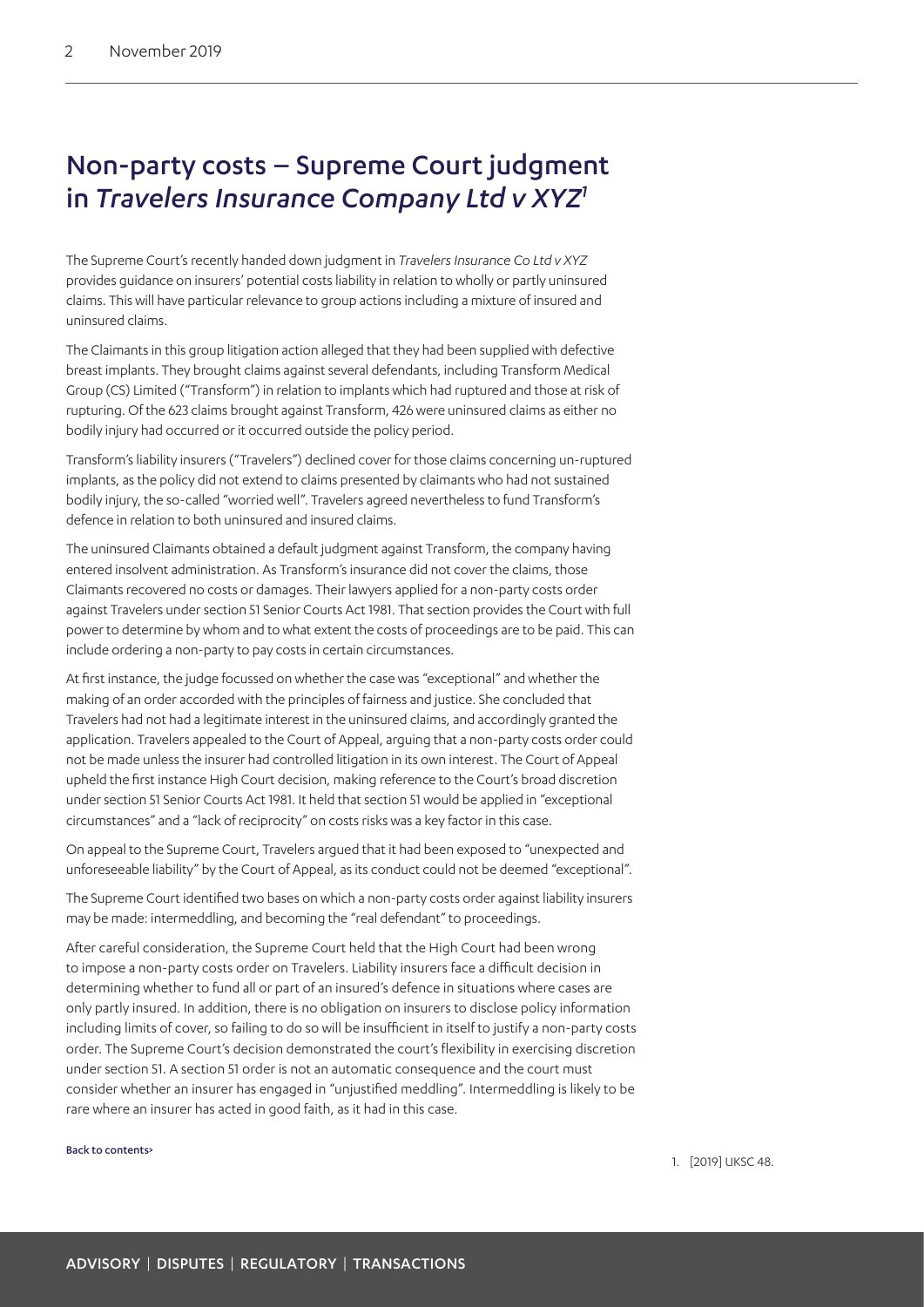## <span id="page-2-0"></span>800,000 defective Whirlpool tumble dryers potentially still in use within the UK

A parliamentary committee has warned that up to 800,000 defective tumble dryers may still be in use, at least four years after they were alleged to be a fire risk.

A fault in Whirlpool dryers, caused by potential fluff build up within the appliance, has been recognised since at least 2015. It affects a variety of vented and condenser tumble dryer models sold between April 2004 and September 2015. The company first launched a modification scheme to fix at-risk machines, which involved free-of-charge Whirlpool engineers undertaking safety upgrades. In May 2019, the Office for Product Safety and Standards agreed the modification was "effective" and that modified machines could be used safely.

However, Whirlpool issued a recall of the tumble dryers in July this year as a result of governmental pressure. As part of the recall, customers with unmodified machines were entitled to receive replacements.

Further research, however, has indicated that some modified machines continue to show signs of fault, with certain "fixed" appliances producing smoke or the smell of burning.

The Business, Energy and Industrial Strategy (BEIS) Committee report published on 1 November calls on the government to conduct a new review of the safety of Whirlpool's modification and investigate other possible fire sources.

[Back to contents>](#page-0-0)

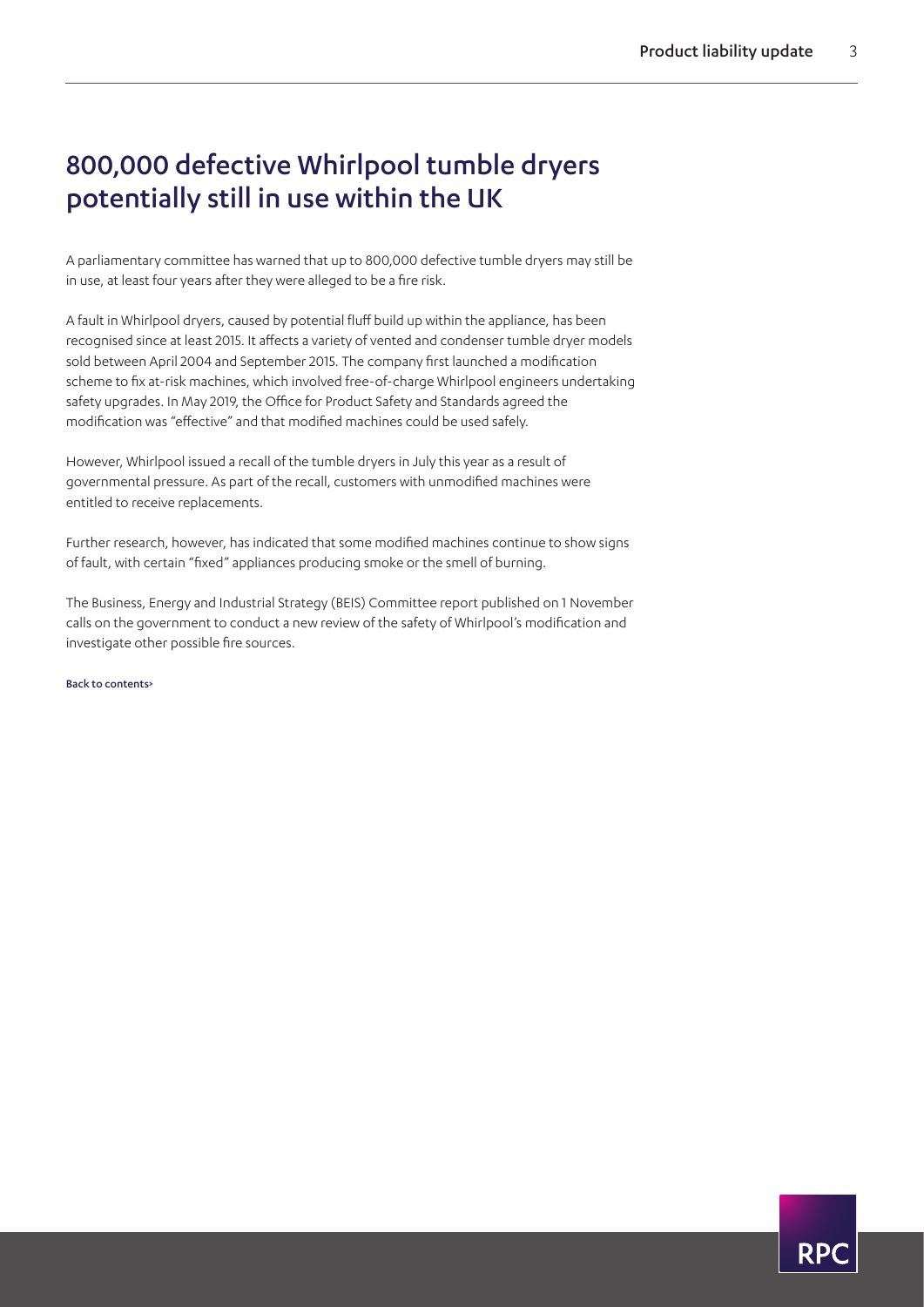### <span id="page-3-0"></span>Pret A Manger to face trial in Bath

Pret A Manger and vegan-food supplier Planet Coconut are set to appear at Bristol Crown Court in December, following the death of a customer who suffered a fatal dairy-related allergy.

The customer fell ill in 2017 and died in hospital, after eating a "super-veg rainbow flatbread" bought from a branch of Pret in Bath. The wrap was labelled as containing dairy-free yoghurt, but was later found to be contaminated with traces of milk protein.

Following an investigation by the Food Standards Agency (FSA), a national recall took place and dairy-free CoYo yoghurts were withdrawn from supermarkets across England. The FSA warned the product presented "a possible health risk for anyone with an allergy or intolerance to milk or [milk constituents](https://www.telegraph.co.uk/news/2018/10/07/second-customer-dies-allergic-reaction-pret-manger-sandwich/)".

Planet Coconut is facing a total of eight charges, including four charges of selling food with a false label and four charges of failing to comply with EU provisions on food safety and hygiene. The supplier has pleaded not guilty to one charge of failing to comply with EU provisions between 1 November 2017 and 27 December 2017. They have also pleaded not guilty to one charge of selling food with a false label during the same period.

Meanwhile, Pret A Manger is facing seven charges. Three of these regard selling or displaying food offered, exposed or possessed with a label likely to mislead as to the nature, substance or quality of that food. They are also facing another charge of selling food not of the nature, substance or quality demanded by the consumer. The three further charges relate to a failure to comply with EU provisions regarding food safety and hygiene.

The trial is due to start on 6 December 2019.

[Back to contents>](#page-0-0)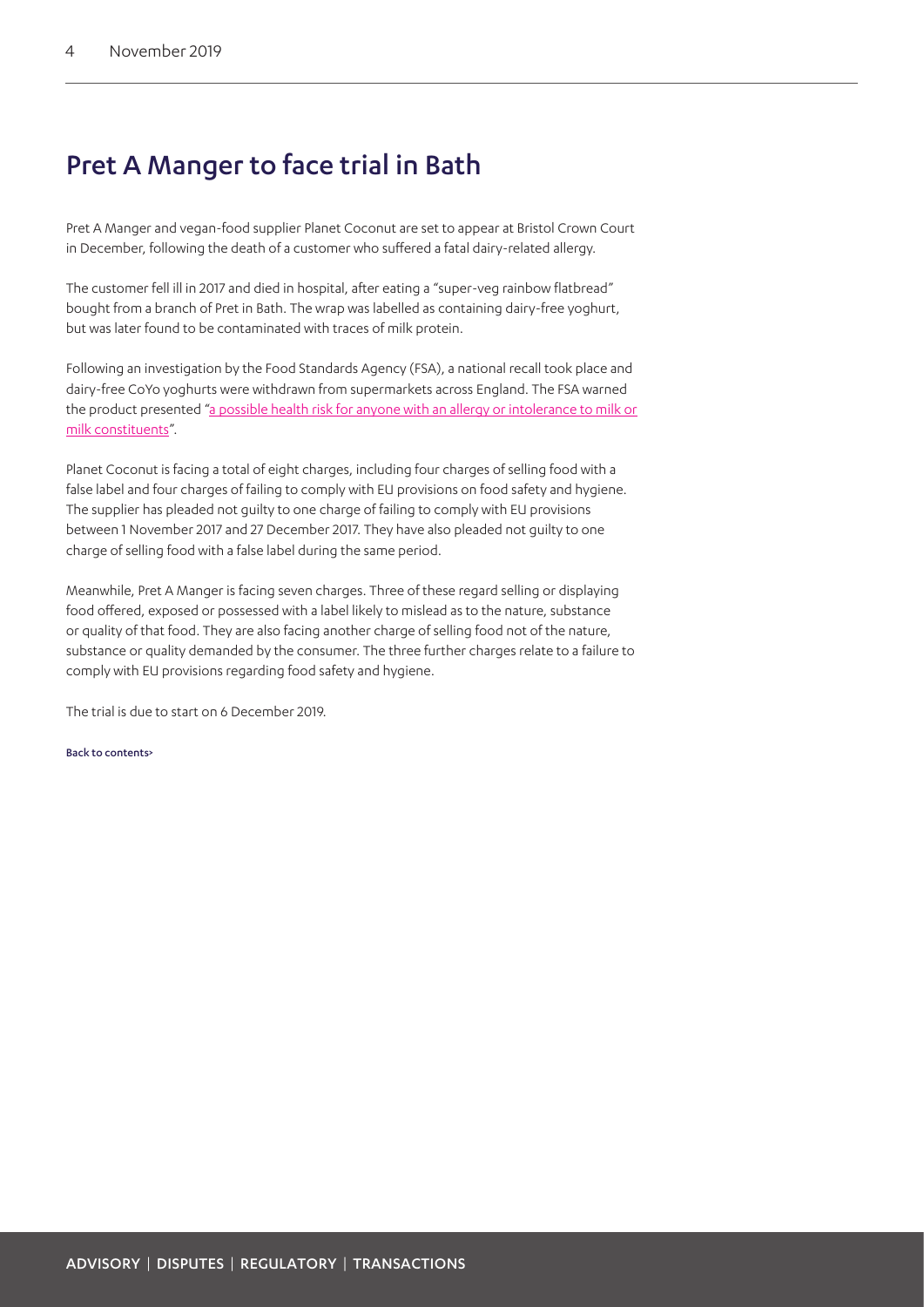## <span id="page-4-0"></span>Court of Appeal endorses a risk/benefit approach to assessing defective products

In our May 2019 issue, we reported on the case of *Sandra Bailey & Ors v GlaxoSmithKline UK Ltd*[2](#page-4-1) . The trial started in 29 April 2019, and involved an action for damages by Claimants alleging that Seroxat (an anti-depressant) is defective under s3 Consumer Protection Act 1987. A recent ancillary Court of Appeal judgment in the case has important general ramifications for product liability claims.

Following opening submissions, the trial judge had ruled that the Claimant's case should be limited to the "worst in class" case (comparing the risks of Seroxat relative to comparator drugs). It could not be extended to the "risk/benefit case", which would consider relative risk and benefits more generally as between Seroxat and its comparators.

The Claimants unsuccessfully appealed this decision. The Court of Appeal upheld the decision of the trial judge to determine only the "worst in class" issues within the Seroxat case. The significance of the judgment for manufacturers more generally is that the Court of Appeal went on to endorse the risk/benefit analysis when determining if products are defective under the Consumer Protection Act.

This Court of Appeal judgment followed the approach in the first instance decisions of *Wilkes*  v DePuy<sup>[3](#page-4-2)</sup> and Gee v DePuy<sup>[4](#page-4-3)</sup>, demonstrating the need for Courts to take a flexible "risk/benefit" approach in assessing product liability. This will likely be referred to by other litigants keen to adopt this approach over the more limited analysis supported by *A v National Blood Authority<sup>[5](#page-4-4)</sup>*, also a first instance decision.

This judgment has also highlighted a crucial procedural point in product liability claims. For actions brought under the Consumer Protection Act, there must be complete clarity in relation to the alleged defect. Claimants should clearly identify the issues to be determined at the outset, as seeking to introduce fresh issues at a later stage will risk serious cost and liability consequences and will require very compelling justification.

[Back to contents>](#page-0-0)

<span id="page-4-4"></span><span id="page-4-3"></span><span id="page-4-2"></span><span id="page-4-1"></span>2. (2019). 3. [2016]. 4. [2018]. 5. [2001].

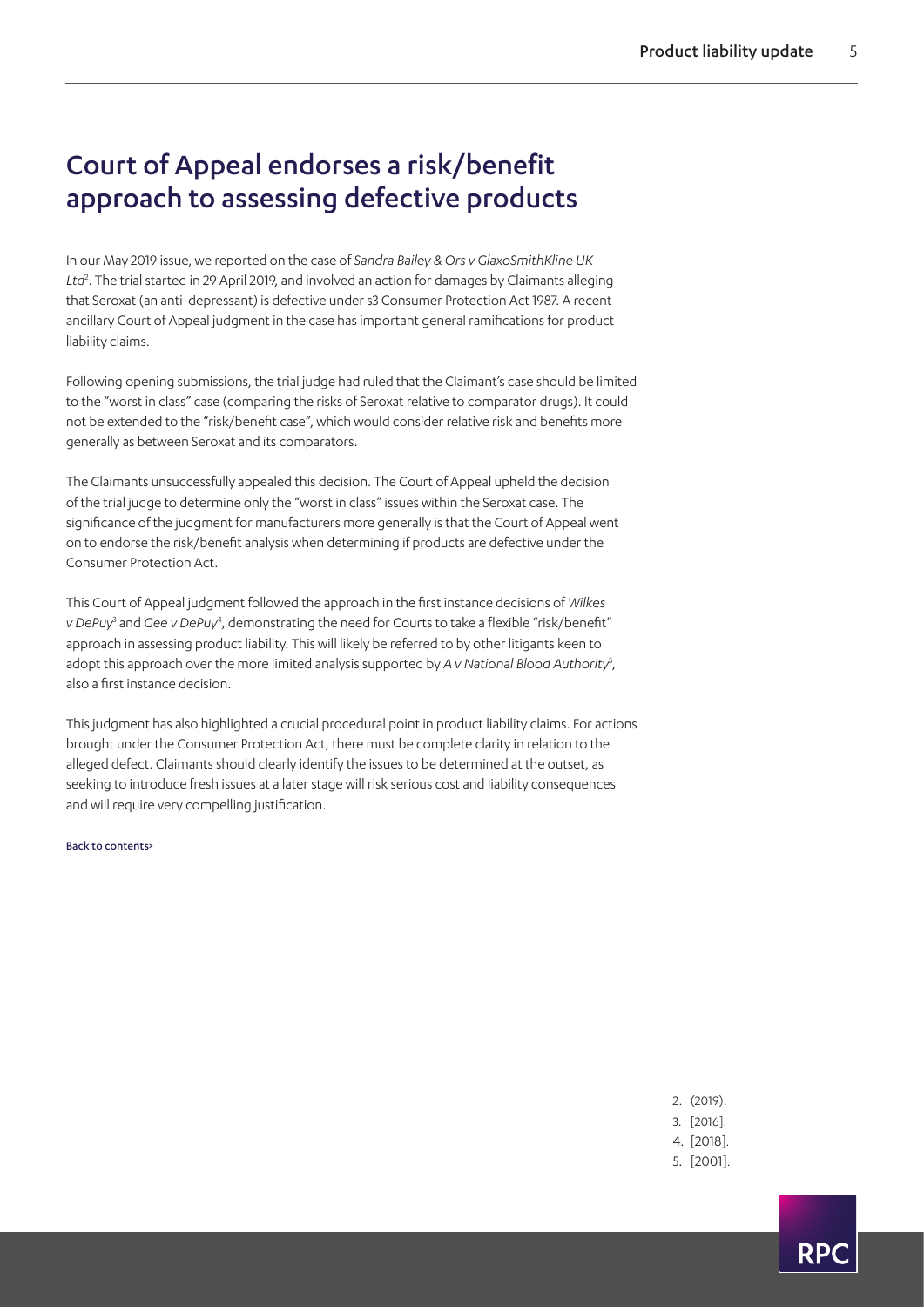### <span id="page-5-0"></span>Brexit

Uncertainty reigns in relation to the United Kingdom's proposed departure from the European Union. There is no definitive indication of what Brexit will hold for manufacturers, suppliers and insurers of products, but the government continues to issue guidance, some examples of which are here:

UK Product Safety and Metrology Guidance in a "no deal" Brexit - see [here](https://assets.publishing.service.gov.uk/government/uploads/system/uploads/attachment_data/file/835220/uk-product-safety-and-metrology-guidance-no-deal-scenario.pdf)

The Product Safety and Metrology etc (Amendment etc) (EU Exit) Regulations 2019 - see [here](http://www.legislation.gov.uk/ukdsi/2019/9780111176368)

Placing manufactured goods on the UK market after Brexit - see [here](https://www.gov.uk/guidance/placing-manufactured-goods-on-the-uk-market-if-theres-no-brexit-deal)

Placing manufactured goods on the EU market after Brexit - see [here](https://www.gov.uk/guidance/placing-manufactured-goods-on-the-eu-internal-market-if-theres-no-deal)

[Back to contents>](#page-0-0)